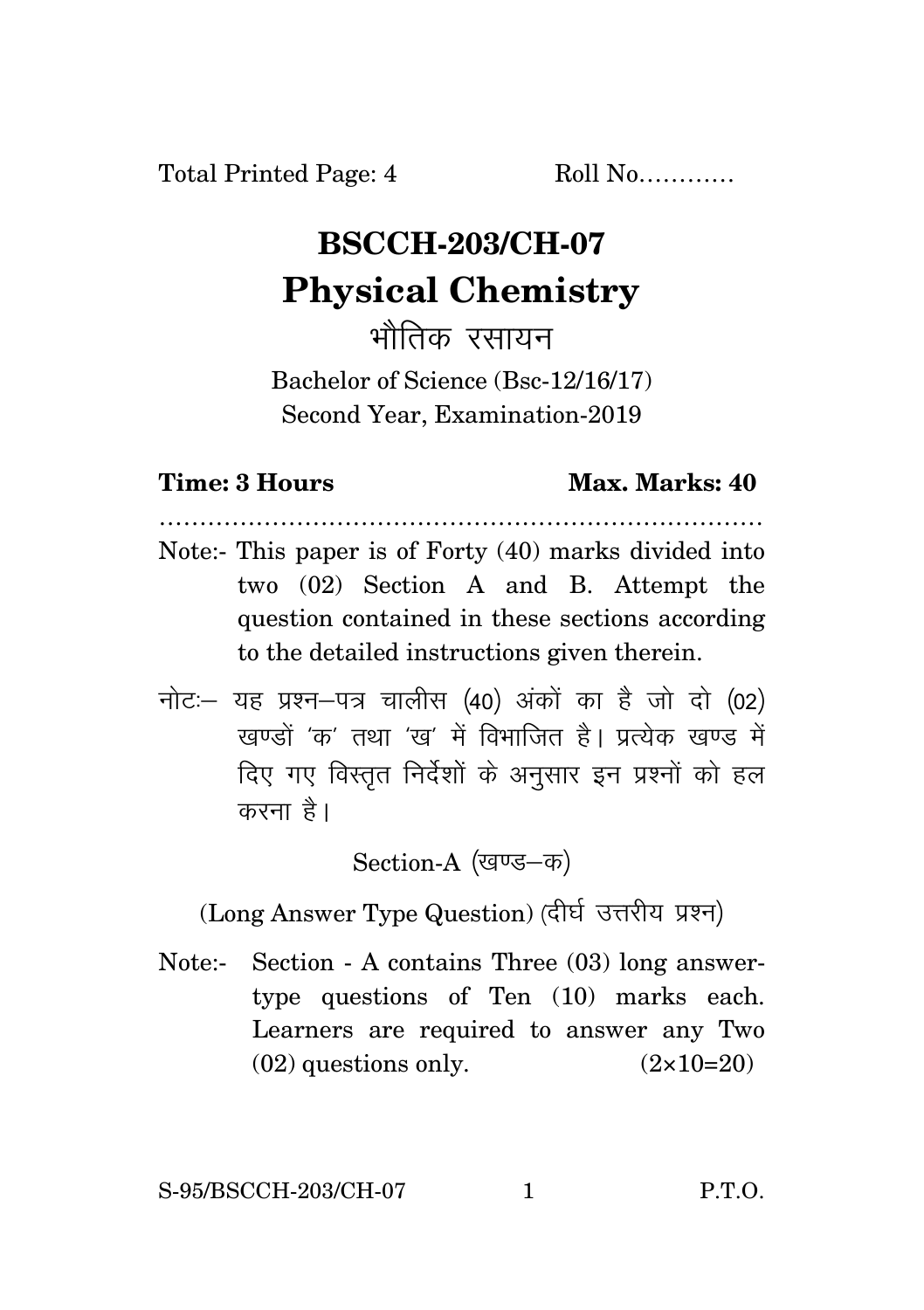- नोट:- खण्ड 'क' में तीन (03) दीर्घ उत्तरीय प्रश्न दिये गये हैं। प्रत्येक प्रश्न के लिए दस (10) अंक निर्धारित हैं। शिक्षार्थियों को इनमें से केवल दो (02) प्रश्नों के उत्तर देने हैं।
- What is entropy? Derive an expression for  $1<sub>1</sub>$ entropy change for an ideal gas associated with temperature and pressure.

एन्टापी क्या है? एक आदर्श गैस के लिए ताप व दाब के अनुसार एन्ट्रापी परिवर्तन के लिए सूत्र की व्युत्पत्ति दीजिए।

- $\mathfrak{D}$ How will you determine the transport number of an ion by Hittorf's method. हिटॉर्फ पद्धति द्वारा किसी आयन का अभिगमनांक कैसे ज्ञात करेगें।
- State phase rule and discuss its application to 3. water system. Draw the phase diagram. प्रावस्था निकाय व्यक्त कीजिये तथा जल निकाय के लिए इसकी उपयोगिता की विवेचना कीजिए एवं प्रावस्था वक्र खींचिए।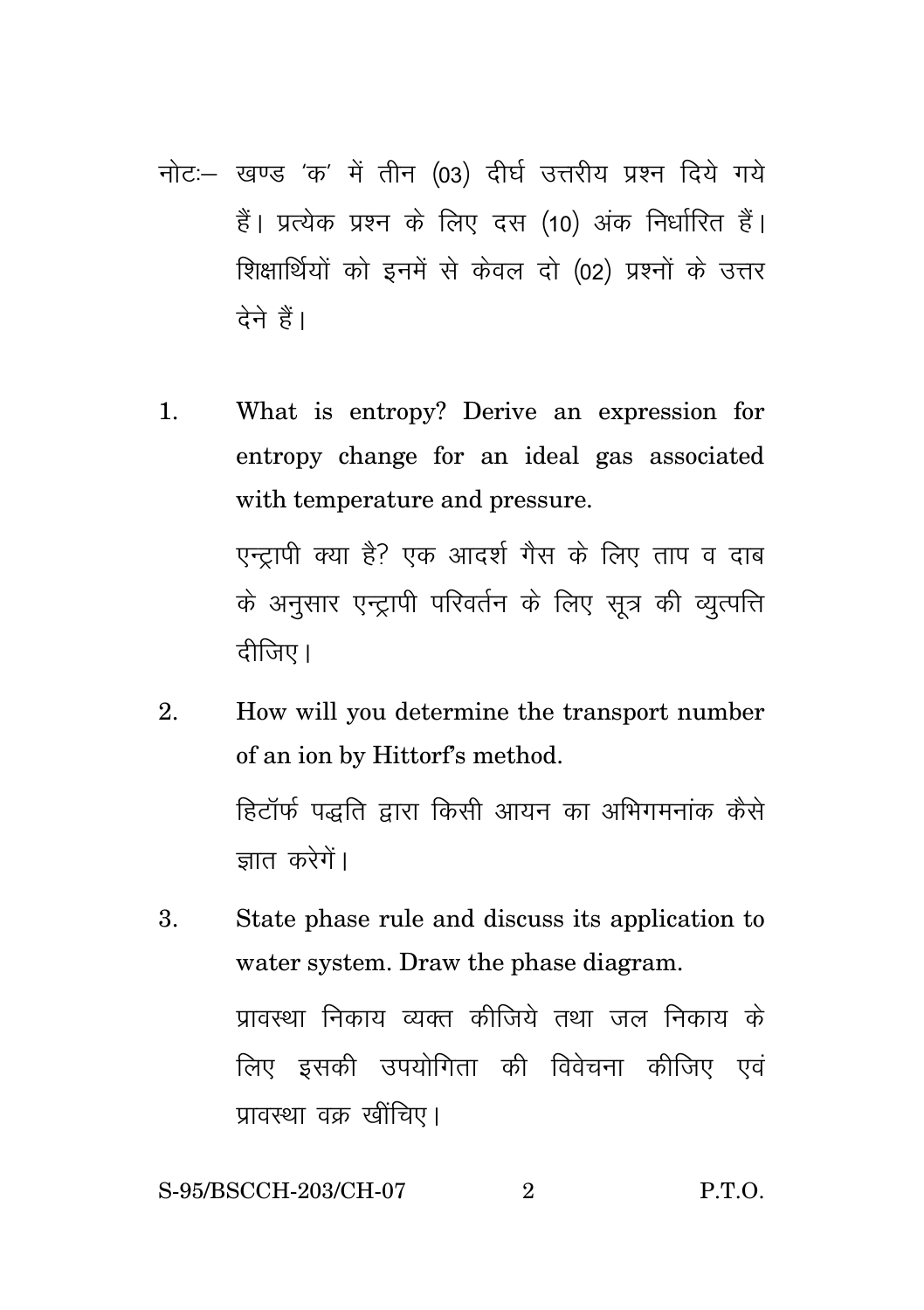## Section-B (खण्ड-ख)

(Short Answer Type Question) (लघु उत्तरीय प्रश्न)

- Note:- Section-B contains six (06) short answer type questions of five (05) marks each. Learners are required to answer any four (04) questions only.  $(5 \times 4=20)$
- **नोट**: खण्ड 'ख' में छः (06) लघु उत्तरीय प्रश्न दिये गये हैं। प्रत्येक प्रश्न के लिए पाँच (05) अंक निर्धरित हैं। शिक्षार्थियों को इनमें से केवल चार (04) प्रश्नों के उत्तर देने हैं।
- 1. State and explain Le-chatelier's principle. ला शतैलिये नियम को बताइये एवं उदाहरण सहित व्याख्या कीजिए।
- 2. Derive Henderson equation for  $p<sup>H</sup>$  of acidic and Basic buffer solution. अम्लीय व बेसिक बफर विलयन की  $p<sup>H</sup>$  ज्ञात करने की हेन्डरसन समीकरण की व्युत्पत्ति कीजिए।
- 3. Write note on size of collidal particle. कोलायड़ी कणों के आकार पर टिप्पणी लिखिए।

S-95/BSCCH-203/CH-07 3 P.T.O.